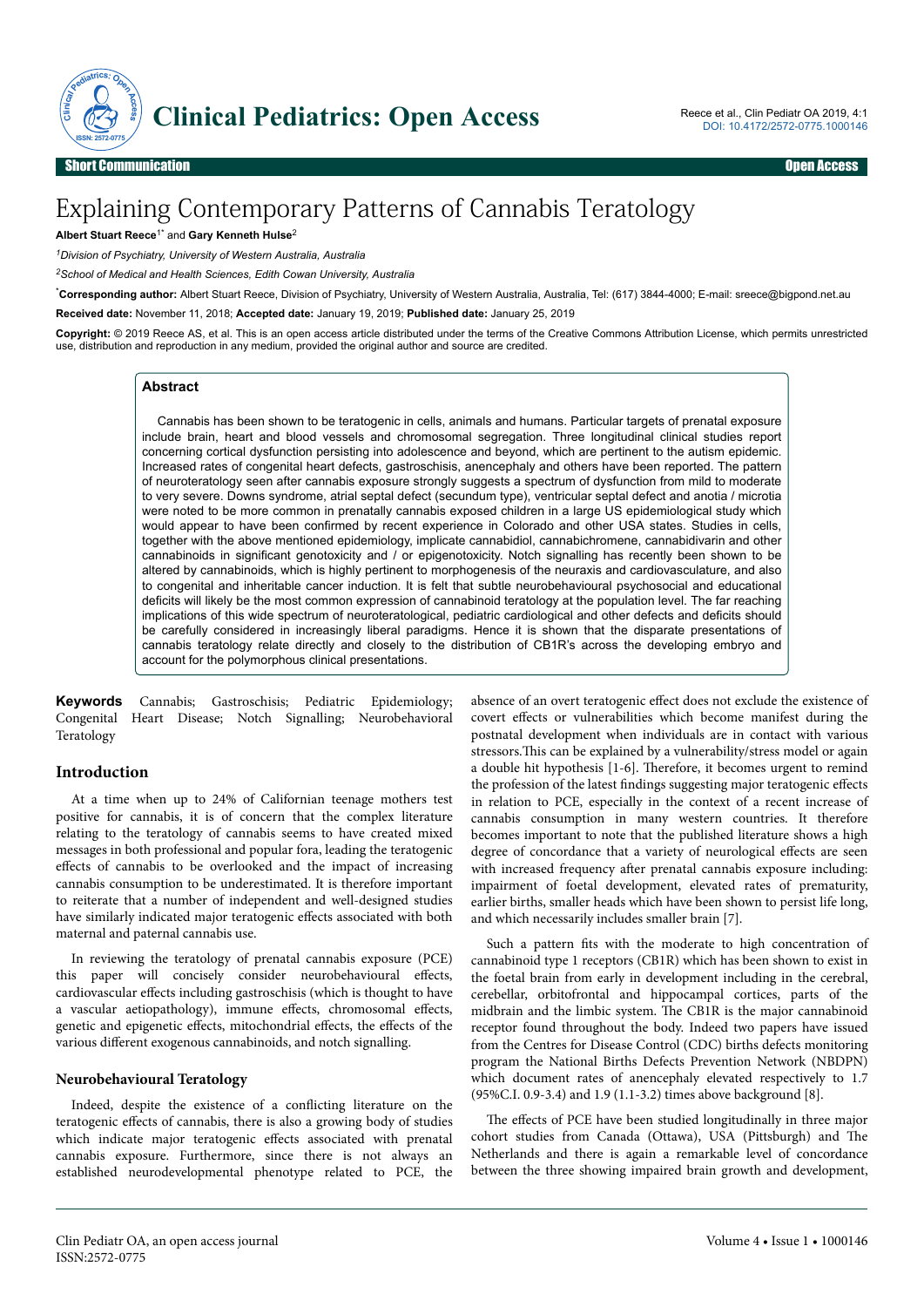impaired intellectual acuity and academic ability, reduced attention span, and lower scores on a broad spectrum of school tests [1]. Many of these changes persisted and were detectable right throughout the schooling career through primary and secondary school and into their early twenties [7]. Нese findings of impaired executive and cognitive functioning are supported by other studies which have shown structural and functional damage including decreased frontal cortical thickness and a higher rate of disconnection of major white matter tracts of over 84% in key junctional nodal areas of the cerebral cortex (splenium to precuneus and in the fimbria of the fornix). Microcephaly has also been demonstrated in PCE neonates [9].

In this connection it is noteworthy that the largely supratentorial distribution of CB1R's in the foetal brain closely parallels the observed pattern of functional disability after PCE, which is largely restricted to the supratentorial brain. Нe pathology of anencephaly illustrates this feature particularly clearly wherein the brain stem is usually spared, and simultaneously has the lowest concentration of CB1R's whereas the other parts of the brain which are richer in CB1R's become effectively "chemically amputated".

Indeed further thought shows that the above mentioned neuroteratological manifestations of PCE including impaired cortical and destabilized affective function and an increased rate of drug dependency – which is mediated by the limbic system – also appear to closely follow the distribution of CB1R's across these structures. Indeed a clear sequence is documented by the extant literature from subtle forms of affective and intellectual impairment at one end to more severe impacts such as smaller heads, microcephaly and anencephaly at the other end of the spectrum. Нis spectrum of disorders can be further extended to include neurologically induced foetal loss both before and after birth including spontaneous and induced terminations of pregnancy.

Several exogenous agents are known to cause anencephaly including the anticonvulsant valproate, various serotonin uptake receptor antagonists and folic acid deficiency in addition to genetic disorders including ciliopathies and a prior history of an anencephalic pregnancy  $[10-17]$ . That cannabis can act to effectively amputate the forebrain strongly suggests a spectrum of neuroteratological cannabis related manifestations. In such a conceptual paradigm both the fact and the severity of cannabis neuroteratology is underscored by the inclusion of anencephaly within the cannabis-related neonatalperinatal-pediatric disease spectrum. Нis important neuroteratological spectrum carries a major public health message which is not widely appreciated.

#### **Implications of High Density Mitochondrial CB1R's**

Importantly high density CB1R's together with their complete transduction machinery including intracellular cascades have been identified on mitochondria of many organs including the brain. Various major brain functions including memory, thinking, wakefulness and attention have been shown to be dependent on these mitochondrial activities [18]. Inhibition of the CB1R's on these brain mitochondria has been shown to be causally linked with a stimulation of the aging processes of the brain by impairing the metabolic crosstalk between mitochondria and nuclei, stimulation of the mitochondrial stress response, and impairment of mitochondrial and nuclear DNA repair [18,19]. Since these processes can also be expected to act in

utero the direct and profound implication is that molecular, neuronal and genetic aging is induced at the foetal stage, even prior to birth. Such a suggestion would be formally testable by investigating molecular and epigenetic biomarkers of aging from foetal and placental tissues.

## **Cardiovascular Pathologies**

Cannabis use in adults has also been shown to be linked with significantly elevated rates of stroke, cardiac arrest, testicular cancer, chronic lung disease and hepatic fibrosis and cirrhosis [20-24]. Parts of the membranous interventricular septum and both the atrioventricular valves are derived from the endocardial cushions which are known to express high levels of CB1R's from as early as 9 weeks of gestation [25]. Perivascular CB1R also plays a key role in regulating the neurovascular coupling of the neural stem cell niche and is directly responsible for the elevated Blood Oxygen Level Dependent (BOLD) signal shown on MRI with increased local brain metabolism and neural activity. In 2007 American Academy of Paediatrics and the American Heart Association in a major position statement linked PCE to a doubled incidence of the two congenital heart defects ventricular septal defect (VSD) and Ebsteins anomaly and noted that the relationship was likely causal [26].

Increasing cannabis use in Colorado is the most obvious explanatory cause for the increased rates of Coloradan: VSD by 35%, atrial septal defects by 262% and all major congenital defects by 70% from 2000-2013 (Figure 1) data cited April 2018, Colorado Respond to Children with Special Needs (CRCSN) program. Over this period drug use data from the National Survey of Drug Use and Health indicates that the use of other drugs in Colorado was falling and/or at very low levels likely too low to impact the population prevalence of these issues. It is noted en passant that the CRCSN Program have recently revised the totality of their birth defect data 2000-2013 in October 2018, for reasons which remain unclear at the time of writing. Data on selected defects including both the earlier data release and data subsequent to October 2018 is included in (Figures 2). From this Figure one notes a rise in several congenital anomalies in Colorado, all of which have been previously shown to be linked with PCE [9,26].



Figure 1: Colorado-Congenital Anomaly Rate and Teen Cannabis Use.

Page 2 of 6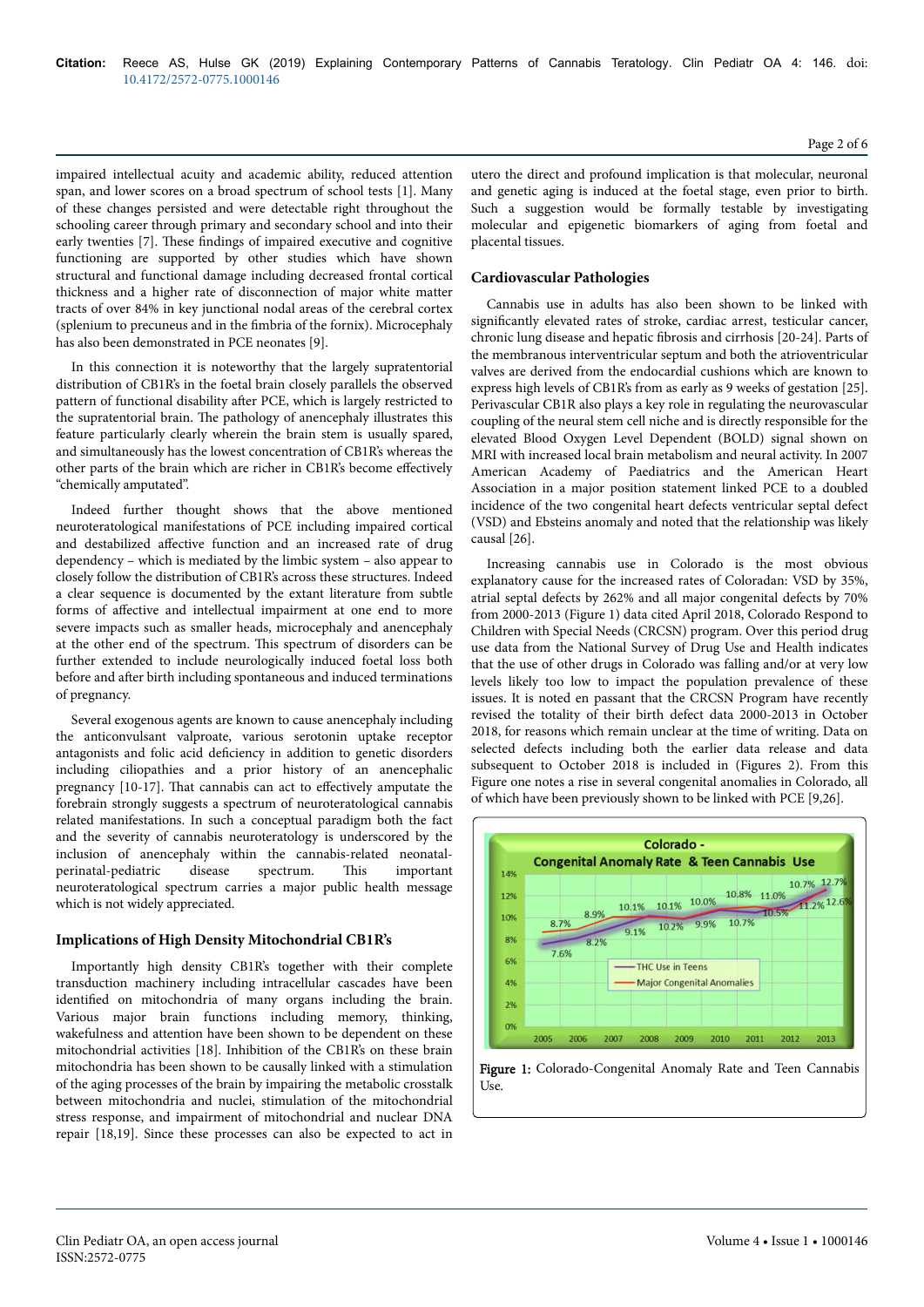

Since cardiovascular structures are formed early in gestation they are particularly vulnerable to CB1R-mediated effects. Early in pregnancy some women may not be aware that they are pregnant. Cannabinoids are lipid soluble and are known to have a very protracted half-life in fat stores, so that even immediate cessation in a regular cannabis consumer would not protect her foetus from exposure due to the residual effects of on board cannabinoids leaching out of her endogenous stores. Various studies also implicate paternal cannabis exposure in foetal teratogenesis. For some defects, for example for transposition of the great arteries, paternal exposure has shown to be more important than maternal exposure [27].

The rate of gastroschisis is known to have risen in areas where cannabis use has increased, such as Northern Canada, Mexico, Northern New South Wales in Australia, and North Carolina and Washington state in USA, and likely also reflects vasoactive cannabinoid exposure. CB1R's are known to exist in high density on foetal arterial and venous vessels. Cannabinoids acting via CB1R's have also been linked with both vasospasm and arteritis [25]. Concordant with this view one notes that seven studies uniformly document an increased incidence of gastroschisis after PCE and another two studies show increased severity of the deformity. Careful multivariate analyses from Canada have shown a three-fold elevation of gastroschisis risk after prenatal cannabis exposure. These findings also suggest that the

vasoactive properties of cannabis have not been widely appreciated as a potential cause of subsequent teratological malformations.

#### **Immune Dysfunction**

It is well established that cannabinoids play a large role as immunomodulators with CB1R's most often up-regulating, and CB2R's down-regulating immune responses [28-34]. Endocannabinoid receptors are widely distributed on all cell types of the immune system including endothelial cells and the microglia which are the macrophages of the brain. Нis is important as microglia play a direct role in synaptic pruning and the disposal of unwanted dendrites and sculpt the neural network for increased focus, attention and concentration. Deficits of such function have been linked with impaired memory, brain development and the onset of numerous major mental disorders including autism and schizophrenia [33]. PCE has been shown to result in activation of the microglia of the brain [33]. Moreover the demonstration that PCE can lead to alteration of the methylation state of DNA on immune cells has long lasting implications not only for immune development, but also for brain development and maturation, and has been linked with the subsequent development of opioid addiction in a rodent model [35].

Page 3 of 6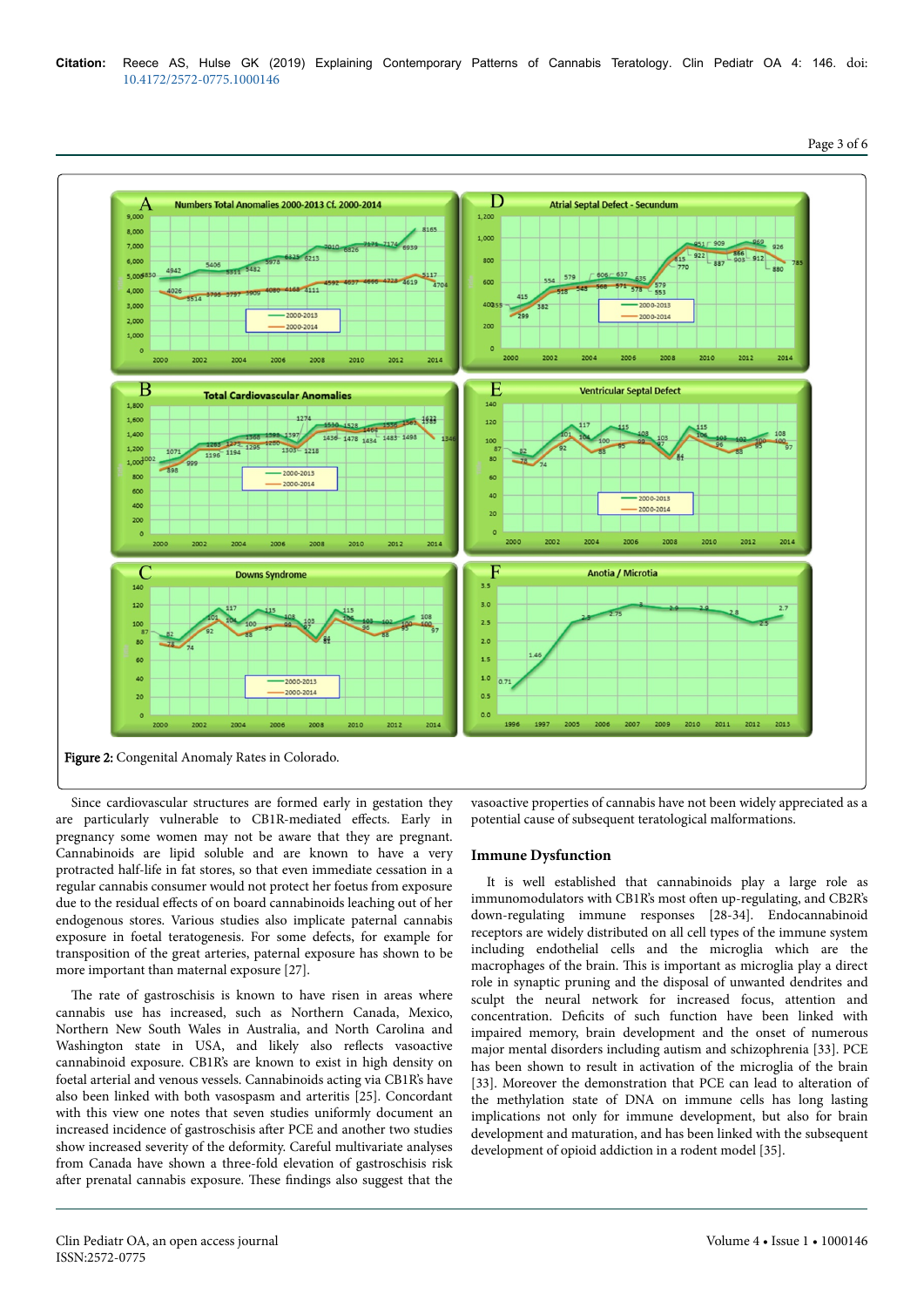## **Chromosomal Mis-segregation Disorders from Damage to the Mitotic Spindle**

∆9-Tetrahydrocannabinol has also been shown to interfere with the key elements of cytoskeletal framework including actin and tubulin polymerization [36]. Tubulin polymers form the microtubule "rails" of the mitotic spindle along which the chromosomes slide during cell division, and chromosomal mis-segregation is a major cause of serious genetic damage and anomalies of chromosomal ploidy. Hence it becomes important that Down's syndrome, which is one of the chromosomal mis-segregation disorders, has been previously linked with PCE by prior studies [9], and was recently found to be increased 35% in Colorado from 74 cases in 2001 to 100 in 2013 (October 2018 data release). Official Canadian Government reports demonstrate a clear association across Canadian provinces between cannabis use on the one hand [37] and elevated rates of total congenital defects, gastroschisis, orofacial clefts and cardiovascular defects on the other [38]. Similar data has also been published for eastern Australia [39].

## **Other Cannabinoids**

Cannabidiol is the second most commonly occurring natural cannabinoid. Hence it would appear to be deeply implicated also in the above impressive series of epidemiological studies. One notes that cannabidiol at high concentration has also been shown by several investigators to bind CB1R's [40-42], which further implicates cannabidiol in the above pathophysiological cascades. Cannabidiol has also been shown to have important interactions with PPARγ (Peroxisome Proliferator Activated Receptor) which is a major nuclear receptor impacting metabolic, immune and adipose function on immune, adipose and hepatic cells in particular [43-46]. Cannabidiol, cannabinol, cannabidivarin and cannabichromene have also been implicated in major genetic and epigenetic damage to cells in vitro [35,47-54].

## **Notch Signalling**

It was also recently shown that endocannabinoids interact with the notch signalling system in many tissues [55-58], and indeed that reciprocal signalling occurs [59], opening the way for feed-forward information loops and relays. Нis is a profoundly important finding and highly relevant to foetal morphogenesis, as it is well established that notch is a major morphogen controlling body formation and involved in the cellular specification particularly of the brain and cardiovasculature [60].

Notch is also an important signaling molecule involved in cancer induction. Нis is likely of particular relevance to the demonstrated links between PCE and the four pediatric cancers: acute lymphatic leukaemia, acute myelomonocytic leukaemia, neuroblastoma and rhabdomyosarcoma [36,61-66].

These considerations demonstrate that a careful consideration of the distribution of the major cannabinoid endoreceptor CB1R clearly explains much of the cardiovascular, neuropsychiatric and behavioural teratology which has been described in the extant literature as it relates to prenatal cannabinoid exposure from both paternal and maternal sources.

Higher concentration cannabis and systematic under-reporting in exclusively self-report studies consistently underestimate future trends [8]. Increased PCE consequent upon the intersection of elevated cannabis use prevalence, rising cannabis concentration and the

frequently asymptotic cannabis genotoxicity dose-response relationships will result in predictable increases in brain and organ damage from which the child's recovery is likely permanently compromised.

# **References**

- 1. [Calvigioni D, Hurd YL, Harkany T, Keimpema E \(2014\) Neuronal](https://www.ncbi.nlm.nih.gov/pmc/articles/PMC4459494/) [substrates and functional consequences of prenatal cannabis exposure.](https://www.ncbi.nlm.nih.gov/pmc/articles/PMC4459494/) [Eur Child Adolesc Psychiatry 23: 931-941.](https://www.ncbi.nlm.nih.gov/pmc/articles/PMC4459494/)
- 2. [Gilbert MT, Sulik KK, Fish EW, Baker LK, Dehart DB, et al. \(2016\) Dose](https://doi.org/10.1016/j.ntt.2015.12.004)[dependent teratogenicity of the synthetic cannabinoid CP-55,940 in mice.](https://doi.org/10.1016/j.ntt.2015.12.004) [Neurotoxicol Teratol 58: 15-22.](https://doi.org/10.1016/j.ntt.2015.12.004)
- 3. [Jansson LM, Jordan CJ, Velez ML \(2018\) Perinatal Marijuana Use and the](https://doi.org/10.1001/jama.2018.8401) [Developing Child. JAMA 320: 545-546.](https://doi.org/10.1001/jama.2018.8401)
- 4. [Maccarrone M, Guzman M, Mackie K, Doherty P, Harkany T \(2014\)](https://doi.org/10.1038/nrn3846) [Programming of neural cells by \(endo\)cannabinoids: from physiological](https://doi.org/10.1038/nrn3846) [rules to emerging therapies. Nat Rev Neurosci 15: 786-801.](https://doi.org/10.1038/nrn3846)
- 5. [Richardson KA, Hester AK, McLemore GL \(2016\) Prenatal cannabis](https://doi.org/10.1016/j.ntt.2016.08.003) exposure - The "first [hit" to the endocannabinoid system. Neurotoxicol](https://doi.org/10.1016/j.ntt.2016.08.003) [Teratol 58: 5-14.](https://doi.org/10.1016/j.ntt.2016.08.003)
- 6. [Wu CS, Jew CP, Lu HC \(2011\) Lasting impacts of prenatal cannabis](https://www.ncbi.nlm.nih.gov/pmc/articles/PMC3252200/) [exposure and the role of endogenous cannabinoids in the developing](https://www.ncbi.nlm.nih.gov/pmc/articles/PMC3252200/) [brain. Future Neurol 6: 459-480.](https://www.ncbi.nlm.nih.gov/pmc/articles/PMC3252200/)
- 7. Brents L (2017) Correlates and consequences of Prenatal Cannabis Exposure (PCE): Identifying and Characterizing Vulnerable Maternal Populations and Determining Outcomes in Exposed Offspring In: Preedy V.R (eds.) Handbook of Cannabis and Related Pathologies: Biology, Pharmacology, Diagnosis and Treatment. London: Academic Press, pp: 160-170.
- [Van Gelder MM, Donders AR, Devine O, Roeleveld N,](https://doi.org/10.1111/ppe.12140) Reefhuis J, et al. [\(2014\) Using bayesian models to assess the](https://doi.org/10.1111/ppe.12140) effects of under-reporting of [cannabis use on the association with birth defects, national birth defects](https://doi.org/10.1111/ppe.12140) [prevention study, 1997-2005. Paediatr Perinat Epidemiol 28: 424-433.](https://doi.org/10.1111/ppe.12140)
- 9. [Forrester MB, Merz RD \(2007\) Risk of selected birth defects with prenatal](https://doi.org/10.1080/15287390600748799) [illicit drug use, Hawaii, 1986-2002. J Toxicol Environ Health A 70: 7-18.](https://doi.org/10.1080/15287390600748799)
- 10. [Agopian AJ, Tinker SC, Lupo PJ,](https://doi.org/10.1002/bdra.23100) Canfield MA, Mitchell LE, et al (2013) [Proportion of neural tube defects attributable to known risk factors. Birth](https://doi.org/10.1002/bdra.23100) [Defects Res A Clin Mol Teratol 97: 42-46.](https://doi.org/10.1002/bdra.23100)
- 11. Alwan S, Reefhuis [J, Rasmussen SA, Olney RS, Friedman JM, et al. \(2007\)](https://doi.org/10.1056/NEJMoa066584) [Use of selective serotonin-reuptake inhibitors in pregnancy and the risk](https://doi.org/10.1056/NEJMoa066584) [of birth defects. N Engl J Med 356: 2684-2692.](https://doi.org/10.1056/NEJMoa066584)
- 12. [Badano JL, Mitsuma N, Beales PL, Katsanis N \(2006\)](https://doi.org/10.1146/annurev.genom.7.080505.115610) Нe ciliopathies: an [emerging class of human genetic disorders. Annu Rev Genomics Hum](https://doi.org/10.1146/annurev.genom.7.080505.115610) [Genet 7: 125-148.](https://doi.org/10.1146/annurev.genom.7.080505.115610)
- 13. [Centers for Disease Control \(1991\) Use of folic acid for prevention of](https://dx.doi.org/10.1001/jama.1991.03470090024009) spina bifida [and other neural tube defects--1983-1991. MMWR Morb](https://dx.doi.org/10.1001/jama.1991.03470090024009) [Mortal Wkly Rep 40: 513-516.](https://dx.doi.org/10.1001/jama.1991.03470090024009)
- 14. [Cowchock S, Ainbender E, Prescott G, Crandall B, Lau L, et al. \(1980\)](https://doi.org/10.1002/ajmg.1320050314) The [recurrence risk for neural tube defects in the United States: a](https://doi.org/10.1002/ajmg.1320050314) [collaborative study. Am J Med Genet 5: 309-314.](https://doi.org/10.1002/ajmg.1320050314)
- 15. [Kaneko KJ, Kohn MJ, Liu C, DePamphilis ML \(2007\) Transcription factor](https://doi.org/10.1002/dvg.20330) [TEAD2 is involved in neural tube closure. Genesis 45: 577-587.](https://doi.org/10.1002/dvg.20330)
- 16. Reefhuis [J, Devine O, Friedman JM, Louik C, Honein MA, et al. \(2015\)](https://doi.org/10.1136/bmj.h3190) Specific [SSRIs and birth defects: Bayesian analysis to interpret new data in](https://doi.org/10.1136/bmj.h3190) [the context of previous reports. BMJ 351: h3190.](https://doi.org/10.1136/bmj.h3190)
- 17. Shaffer [LG, Marazita ML, Bodurtha J, Newlin A, Nance WE \(1990\)](https://doi.org/10.1002/ajmg.1320360119) [Evidence for a major gene in familial anencephaly. Am J Med Genet 36:](https://doi.org/10.1002/ajmg.1320360119) [97-101.](https://doi.org/10.1002/ajmg.1320360119)
- 18. [Hebert-Chatelain E, Desprez T, Serrat R, Bellocchio L, Soria-Gomez E, et](https://doi.org/10.1038/nature20127) [al. \(2016\) A cannabinoid link between mitochondria and memory. Nature](https://doi.org/10.1038/nature20127) [539: 555-559.](https://doi.org/10.1038/nature20127)
- 19. Wolff [V, Schlagowski AI, Rouyer O, Charles AL, Singh F, et al. \(2015\)](https://doi.org/10.1155/2015/323706) [Tetrahydrocannabinol induces brain mitochondrial respiratory chain](https://doi.org/10.1155/2015/323706)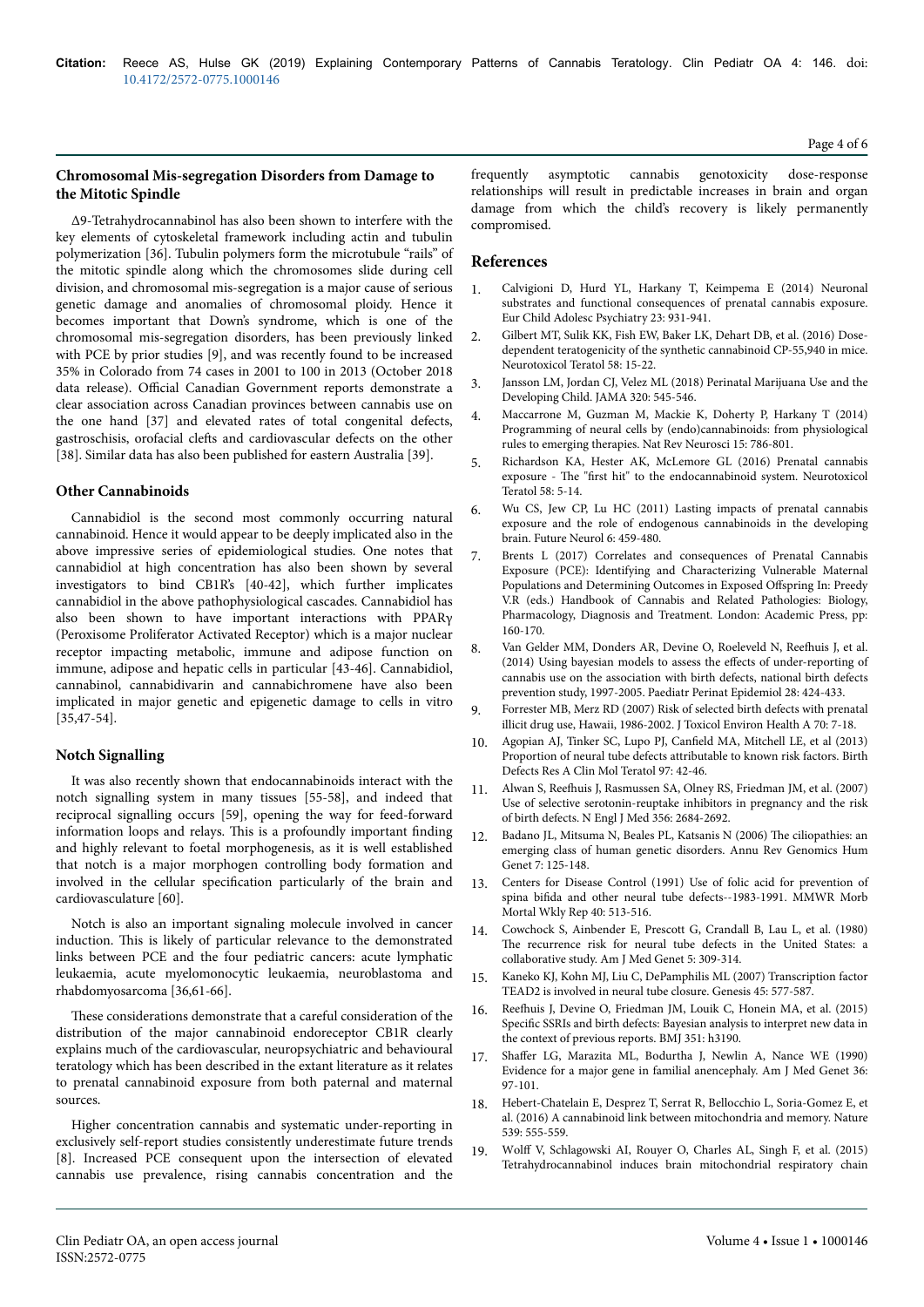[dysfunction and increases oxidative stress: a potential mechanism](https://doi.org/10.1155/2015/323706) [involved in cannabis-related stroke. Biomed Res Int 2015: 323706.](https://doi.org/10.1155/2015/323706)

- 20. [Gurney J, Shaw C, Stanley J, Signal V, Sarfati D \(2015\) Cannabis exposure](https://dx.doi.org/10.1186%2Fs12885-015-1905-6) [and risk of testicular cancer: a systematic review and meta-analysis. BMC](https://dx.doi.org/10.1186%2Fs12885-015-1905-6) [Cancer 15: 897.](https://dx.doi.org/10.1186%2Fs12885-015-1905-6)
- 21. Sarafian [TA, Habib N, Oldham M, Seeram N, Lee RP, et al. \(2006\) Inhaled](https://doi.org/10.1152/ajplung.00371.2005) [marijuana smoke disrupts mitochondrial energetics in pulmonary](https://doi.org/10.1152/ajplung.00371.2005) [epithelial cells in vivo. Am J Physiol Lung Cell Mol Physiol 290:](https://doi.org/10.1152/ajplung.00371.2005) [L1202-1209.](https://doi.org/10.1152/ajplung.00371.2005)
- 22. Menahem S (2017) Cardiovascular Effects of Cannabis Usage. In: V.R.P (editors) Handbook of Cannabis and Related Pathologies: Biology, Pharmacology and Treatment. New York: Academic Press, pp: 481-485.
- 23. Barber PA (2017) Cannabis and Stroke. In: V.R P (editors). Handbook of Cannabis and Related Pathologies: Biology, Pharmacology and Treatment. New York: Academic Press, pp: 486-493.
- 24. Tashkin DP (2017) Cannabis Smoking and the Lung. In: V.R. P (editors) Handbook of Cannabis and Related Pathologies: Biology, Pharmacology and Treatment. New York: Academic Press, pp: 494-504.
- 25. Pacher P, Steffens [S, Hasko G, Schindler TH, Kunos G \(2018\)](https://doi.org/10.1038/nrcardio.2017.130) Cardiovascular effects [of marijuana and synthetic cannabinoids: the](https://doi.org/10.1038/nrcardio.2017.130) [good, the bad, and the ugly. Nat Rev Cardiol 15: 151-166.](https://doi.org/10.1038/nrcardio.2017.130)
- 26. [Jenkins KJ, Correa A, Feinstein JA, Botto L, Britt AE, et al. \(2007\)](https://doi.org/10.1161/CIRCULATIONAHA.106.183216) [Noninherited risk factors and congenital cardiovascular defects: current](https://doi.org/10.1161/CIRCULATIONAHA.106.183216) knowledge: a scientific [statement from the American Heart Association](https://doi.org/10.1161/CIRCULATIONAHA.106.183216) [Council on Cardiovascular Disease in the Young: endorsed by the](https://doi.org/10.1161/CIRCULATIONAHA.106.183216) [American Academy of Pediatrics. Circulation 115: 2995-3014.](https://doi.org/10.1161/CIRCULATIONAHA.106.183216)
- 27. Wilson PD, Loffredo [CA, Correa-Villasenor A, Ferencz C \(1998\)](https://watermark.silverchair.com/148-5-414.pdf?token=AQECAHi208BE49Ooan9kkhW_Ercy7Dm3ZL_9Cf3qfKAc485ysgAAAk4wggJKBgkqhkiG9w0BBwagggI7MIICNwIBADCCAjAGCSqGSIb3DQEHATAeBglghkgBZQMEAS4wEQQMHIVffpcKA_o20sUiAgEQgIICATTnJ9bUts__bCb7KHyoVSo1zOWd4MhCr_bjpSqPdvxV1UBRCkyKb9_JLuVEaVQetyaPBLDr2A8nY8ipywZBE-1ZiwgYd3SzbPbeB58ULLzWvqkeoaPvyHBHXgy8vqc8yT3kWwBg38Sa8po_PGJuVW2MUp2OTHFvSrG2yfg1KIm3wVTjWsInl7nGPg8Wf_2vea8NNBBSSOd8iOhKYQjb-vU33XpjPGyUm853sGfnRgD_BitxgyEOHgSe6KYV_acitKD_hkI3npW02u9MN8LIxAHUuIdYg-_gVu3pyVL46PPtRblz3U8Qzz83IrnYQdnVfnWgzSVI1YaDcbKJcPa_N6HcFpanD9o-on1KTHHTGx3QLhZq3hlLyBe21PptjA7FyosrzyFkgENIXY0tC4bI3StFuxcFuIInamX6X_ZvToyTA2nA0UwxTh4d7MuHSdNOM2X0BLP0HOAm46UUXGe-JCRcBula3CKKrZf4Z7ftoe3ORBQfycgO4PqSacaDEWUumSqpIUE6DfCV6fim_e4AGobq7SN5e5a4aIsRmOFUyFdb1HgM9Ahds3rT5LMYKubZO6SNYV7crcmKpAjoOLvYxmXLttvCNDRmknsPkbaBdLUI8buU0L41ICzNei63vxUu0KENKotDNlpFvm7fzFNoxkZ7m-jLxb1eUgsrS_T950otrA) [Attributable fraction for cardiac malformations. Am J Epidemiol 148:](https://watermark.silverchair.com/148-5-414.pdf?token=AQECAHi208BE49Ooan9kkhW_Ercy7Dm3ZL_9Cf3qfKAc485ysgAAAk4wggJKBgkqhkiG9w0BBwagggI7MIICNwIBADCCAjAGCSqGSIb3DQEHATAeBglghkgBZQMEAS4wEQQMHIVffpcKA_o20sUiAgEQgIICATTnJ9bUts__bCb7KHyoVSo1zOWd4MhCr_bjpSqPdvxV1UBRCkyKb9_JLuVEaVQetyaPBLDr2A8nY8ipywZBE-1ZiwgYd3SzbPbeB58ULLzWvqkeoaPvyHBHXgy8vqc8yT3kWwBg38Sa8po_PGJuVW2MUp2OTHFvSrG2yfg1KIm3wVTjWsInl7nGPg8Wf_2vea8NNBBSSOd8iOhKYQjb-vU33XpjPGyUm853sGfnRgD_BitxgyEOHgSe6KYV_acitKD_hkI3npW02u9MN8LIxAHUuIdYg-_gVu3pyVL46PPtRblz3U8Qzz83IrnYQdnVfnWgzSVI1YaDcbKJcPa_N6HcFpanD9o-on1KTHHTGx3QLhZq3hlLyBe21PptjA7FyosrzyFkgENIXY0tC4bI3StFuxcFuIInamX6X_ZvToyTA2nA0UwxTh4d7MuHSdNOM2X0BLP0HOAm46UUXGe-JCRcBula3CKKrZf4Z7ftoe3ORBQfycgO4PqSacaDEWUumSqpIUE6DfCV6fim_e4AGobq7SN5e5a4aIsRmOFUyFdb1HgM9Ahds3rT5LMYKubZO6SNYV7crcmKpAjoOLvYxmXLttvCNDRmknsPkbaBdLUI8buU0L41ICzNei63vxUu0KENKotDNlpFvm7fzFNoxkZ7m-jLxb1eUgsrS_T950otrA) [414-423.](https://watermark.silverchair.com/148-5-414.pdf?token=AQECAHi208BE49Ooan9kkhW_Ercy7Dm3ZL_9Cf3qfKAc485ysgAAAk4wggJKBgkqhkiG9w0BBwagggI7MIICNwIBADCCAjAGCSqGSIb3DQEHATAeBglghkgBZQMEAS4wEQQMHIVffpcKA_o20sUiAgEQgIICATTnJ9bUts__bCb7KHyoVSo1zOWd4MhCr_bjpSqPdvxV1UBRCkyKb9_JLuVEaVQetyaPBLDr2A8nY8ipywZBE-1ZiwgYd3SzbPbeB58ULLzWvqkeoaPvyHBHXgy8vqc8yT3kWwBg38Sa8po_PGJuVW2MUp2OTHFvSrG2yfg1KIm3wVTjWsInl7nGPg8Wf_2vea8NNBBSSOd8iOhKYQjb-vU33XpjPGyUm853sGfnRgD_BitxgyEOHgSe6KYV_acitKD_hkI3npW02u9MN8LIxAHUuIdYg-_gVu3pyVL46PPtRblz3U8Qzz83IrnYQdnVfnWgzSVI1YaDcbKJcPa_N6HcFpanD9o-on1KTHHTGx3QLhZq3hlLyBe21PptjA7FyosrzyFkgENIXY0tC4bI3StFuxcFuIInamX6X_ZvToyTA2nA0UwxTh4d7MuHSdNOM2X0BLP0HOAm46UUXGe-JCRcBula3CKKrZf4Z7ftoe3ORBQfycgO4PqSacaDEWUumSqpIUE6DfCV6fim_e4AGobq7SN5e5a4aIsRmOFUyFdb1HgM9Ahds3rT5LMYKubZO6SNYV7crcmKpAjoOLvYxmXLttvCNDRmknsPkbaBdLUI8buU0L41ICzNei63vxUu0KENKotDNlpFvm7fzFNoxkZ7m-jLxb1eUgsrS_T950otrA)
- 28. [Cabral GA \(2006\) Drugs of abuse, immune modulation, and AIDS. J](https://doi.org/10.1007/s11481-006-9023-5) [Neuroimmune Pharmacol 1: 280-295.](https://doi.org/10.1007/s11481-006-9023-5)
- 29. [Eisenstein TK, Meissler JJ, Wilson Q, Gaughan JP, Adler MW \(2007\)](https://doi.org/10.1016/j.jneuroim.2007.06.001) [Anandamide and Delta9-tetrahydrocannabinol directly inhibit cells of the](https://doi.org/10.1016/j.jneuroim.2007.06.001) [immune system via CB2 receptors. J Neuroimmunol 189: 17-22.](https://doi.org/10.1016/j.jneuroim.2007.06.001)
- 30. [Klein TW, Cabral GA \(2006\) Cannabinoid-induced immune suppression](https://doi.org/10.1007/s11481-005-9007-x) [and modulation of antigen-presenting cells. J Neuroimmune Pharmacol](https://doi.org/10.1007/s11481-005-9007-x) [1: 50-64.](https://doi.org/10.1007/s11481-005-9007-x)
- 31. [Klein TW, Newton C, Larsen K, Lu L, Perkins I, et al. \(2003\)](https://doi.org/10.1189/jlb.0303101) Нe [cannabinoid system and immune modulation. Journal of leukocyte](https://doi.org/10.1189/jlb.0303101) [biology 74: 486-496.](https://doi.org/10.1189/jlb.0303101)
- 32. [McKallip RJ, Nagarkatti M, Nagarkatti PS \(2005\) Delta-9](https://doi.org/10.4049/jimmunol.174.6.3281) [tetrahydrocannabinol enhances breast cancer growth and metastasis by](https://doi.org/10.4049/jimmunol.174.6.3281) [suppression of the antitumor immune response. J Immunol 174:](https://doi.org/10.4049/jimmunol.174.6.3281) [3281-3289.](https://doi.org/10.4049/jimmunol.174.6.3281)
- 33. Cutando L, Maldonado R, Ozaita A (2017) Microglial Activation and Cannabis Exposure. In: V. P (eds.) Handbook of Cannabis and Related Pathologies: Biology, Pharmacology, Diagnosis and Treatment. New York: Academic Press, pp: 401-412.
- 34. [Hernandez-Cervantes R, Mendez-Diaz M, Prospero-Garcia O, Morales-](https://doi.org/10.1159/000481824)[Montor J \(2017\) Immunoregulatory Role of Cannabinoids during](https://doi.org/10.1159/000481824) [Infectious Disease. Neuroimmunomodulation 24: 183-199.](https://doi.org/10.1159/000481824)
- 35. [Zumbrun EE, Sido JM, Nagarkatti PS, Nagarkatti M \(2015\) Epigenetic](https://doi.org/10.1007/s11481-015-9586-0) [Regulation of Immunological Alterations Following Prenatal Exposure to](https://doi.org/10.1007/s11481-015-9586-0) [Marijuana Cannabinoids and its Long Term Consequences in](https://doi.org/10.1007/s11481-015-9586-0) Offspring. J [Neuroimmune Pharmacol 10: 245-254.](https://doi.org/10.1007/s11481-015-9586-0)
- 36. [Reece AS, Hulse GK \(2016\) Chromothripsis and epigenomics complete](https://doi.org/10.1016/j.mrfmmm.2016.05.002) [causality criteria for cannabis- and addiction-connected carcinogenicity,](https://doi.org/10.1016/j.mrfmmm.2016.05.002) [congenital toxicity and heritable genotoxicity. Mutat Res 789: 15-25.](https://doi.org/10.1016/j.mrfmmm.2016.05.002)
- 37. Leos-Toro C, Reid JL, Madill CL, Rynard VL, Manske SR, Hammond D (2017) Cannabis in Canada - Tobacco Use in Canada: Patterns and Trends, 2017 (editors) Special Supplement. In: PROPEL, Centre for Population Health Impact, Waterloo Uo, eds. Cannabis in Canada: Patterns and Trends. Waterloo, Ontario: University of Waterloo, pp: 1-23.
- 38. Public Health Agency of Canada HC. 2013 Congenital Anomalies in Canada, 2013. A Perinatal Health Surveillance Report.. In: Public Health Agency of Canada HC, (editors) Ottawa: Health Canada, pp: 1-119.
- 39. Queensland Maternal and Perinatal Quality Council (2018). Queensland Mothers and Babies 2014 and 2015. In: Health Q, (eds.) Brisbane: Queensland Health, pp: 1-70.
- 40. [Hwang YS, Kim YJ, Kim MO, Kang M, Oh SW, et al. \(2017\) Cannabidiol](https://doi.org/10.1016/j.cbi.2017.06.005) [upregulates melanogenesis through CB1 dependent pathway by](https://doi.org/10.1016/j.cbi.2017.06.005) [activating p38 MAPK and p42/44 MAPK. Chem Biol Interact 273:](https://doi.org/10.1016/j.cbi.2017.06.005) [107-114.](https://doi.org/10.1016/j.cbi.2017.06.005)
- 41. [Laprairie RB, Bagher AM, Kelly ME, Denovan-Wright EM \(2015\)](https://doi.org/10.1111/bph.13250) [Cannabidiol is a negative allosteric modulator of the cannabinoid CB1](https://doi.org/10.1111/bph.13250) [receptor. Br J Pharmacol 172: 4790-4805.](https://doi.org/10.1111/bph.13250)
- 42. [Stanley CP, Hind WH, Tufarelli C, O'Sullivan SE \(2015\) Cannabidiol](https://doi.org/10.1093/cvr/cvv179) [causes endothelium-dependent vasorelaxation of human mesenteric](https://doi.org/10.1093/cvr/cvv179) [arteries via CB1 activation. Cardiovasc Res 107: 568-578.](https://doi.org/10.1093/cvr/cvv179)
- 43. [De Filippis D, Esposito G, Cirillo C, Cipriano M, De Winter BY, et al.](https://doi.org/10.1371/journal.pone.0028159) [\(2011\) Cannabidiol reduces intestinal](https://doi.org/10.1371/journal.pone.0028159) inflammation through the control [of neuroimmune axis. PLoS One 6: e28159.](https://doi.org/10.1371/journal.pone.0028159)
- 44. [Esposito G, Scuderi C, Valenza M, Togna GI, Latina V, et al. \(2011\)](https://doi.org/10.1371/journal.pone.0028668) [Cannabidiol reduces Abeta-induced](https://doi.org/10.1371/journal.pone.0028668) neuroinflammation and promotes [hippocampal neurogenesis through PPARgamma involvement. PLoS One](https://doi.org/10.1371/journal.pone.0028668) [6: e28668.](https://doi.org/10.1371/journal.pone.0028668)
- 45. [O'Sullivan SE, Kendall DA \(2010\) Cannabinoid activation of peroxisome](https://doi.org/10.1016/j.imbio.2009.09.007)<br>proliferator-activated receptors: potential for modulation of  $\emph{proliferator-activated}$   $\emph{receptors:}$  potential for inflammatory [disease. Immunobiology 215: 611-616.](https://doi.org/10.1016/j.imbio.2009.09.007)
- 46. [Ramer R, Heinemann K, Merkord J, Rohde H, Salamon A, et al. \(2013\)](https://doi.org/10.1158/1535-7163.MCT-12-0335) [COX-2 and PPAR-gamma confer cannabidiol-induced apoptosis of](https://doi.org/10.1158/1535-7163.MCT-12-0335) [human lung cancer cells. Mol Cancer](https://doi.org/10.1158/1535-7163.MCT-12-0335) Нer 12: 69-82.
- 47. [Szutorisz H, Hurd YL \(2016\) Epigenetic](https://doi.org/10.1016/j.biopsych.2015.09.014) Effects of Cannabis Exposure. [Biol Psychiatry 79: 586-594.](https://doi.org/10.1016/j.biopsych.2015.09.014)
- 48. [Todd SM, Zhou C, Clarke DJ, Chohan TW, Bahceci D, et al. \(2017\)](https://doi.org/10.1016/j.euroneuro.2016.12.004) [Interactions between cannabidiol and Delta\(9\)-THC following acute and](https://doi.org/10.1016/j.euroneuro.2016.12.004) [repeated dosing: Rebound hyperactivity, sensorimotor gating and](https://doi.org/10.1016/j.euroneuro.2016.12.004) [epigenetic and neuroadaptive changes in the mesolimbic pathway. Eur](https://doi.org/10.1016/j.euroneuro.2016.12.004) [Neuropsychopharmacol 27: 132-145.](https://doi.org/10.1016/j.euroneuro.2016.12.004)
- 49. [Russo C, Ferk F, Mišík M, Ropek N, Nersesyan A, et al. \(2018\) Low doses](https://doi.org/10.1007/s00204-018-2322-9) [of widely consumed cannabinoids \(cannabidiol and cannabidivarin\)](https://doi.org/10.1007/s00204-018-2322-9) [cause DNA damage and chromosomal aberrations in human-derived](https://doi.org/10.1007/s00204-018-2322-9) [cells. Arch Toxicol.](https://doi.org/10.1007/s00204-018-2322-9)
- 50. [DeLong GT, Wolf CE, Poklis A, Lichtman AH \(2010\) Pharmacological](https://doi.org/10.1016/j.drugalcdep.2010.05.019) [evaluation of the natural constituent of Cannabis sativa,](https://doi.org/10.1016/j.drugalcdep.2010.05.019) [cannabichromene and its modulation by Delta\(9\)-tetrahydrocannabinol.](https://doi.org/10.1016/j.drugalcdep.2010.05.019) [Drug Alcohol Depend 112: 126-133.](https://doi.org/10.1016/j.drugalcdep.2010.05.019)
- 51. Hatoum NS, Davis WM, Elsohly MA, Turner CE (1981) Perinatal exposure to cannabichromene and Δ9-tetrahydrocannabinol: Separate and combined effects on viability of pups and on male reproductive system at maturity. Toxicology letters 8: 141-146.
- 52. [Maor Y, Yu J, Kuzontkoski PM, Dezube BJ, Zhang X, et al. \(2012\)](https://doi.org/10.1177/1947601912466556) [Cannabidiol inhibits growth and induces programmed cell death in](https://doi.org/10.1177/1947601912466556) [kaposi sarcoma-associated herpesvirus-infected endothelium. Genes](https://doi.org/10.1177/1947601912466556) [Cancer 3: 512-520.](https://doi.org/10.1177/1947601912466556)
- 53. [Pucci M, Rapino C, Di Francesco A, Dainese E, D'Addario C, et al. \(2013\)](https://doi.org/10.1111/bph.12309) Epigenetic control of skin differentiation [genes by phytocannabinoids. Br](https://doi.org/10.1111/bph.12309) [J Pharmacol 170: 581-591.](https://doi.org/10.1111/bph.12309)
- 54. [Murphy SK, Itchon-Ramos N, Visco Z, Huang Z, Grenier C, et al. \(2018\)](https://doi.org/10.1080/15592294.2018.1554521) [Cannabinoid exposure and altered DNA methylation in rat and human](https://doi.org/10.1080/15592294.2018.1554521) [sperm. Epigenetics.](https://doi.org/10.1080/15592294.2018.1554521)
- 55. [Lu T, Newton C, Perkins I, Friedman H, Klein TW \(2006\) Cannabinoid](https://doi.org/10.1124/jpet.106.108381) [treatment suppresses the T-helper cell-polarizing function of mouse](https://doi.org/10.1124/jpet.106.108381) [dendritic cells stimulated with Legionella pneumophila infection. J](https://doi.org/10.1124/jpet.106.108381) [Pharmacol Exp](https://doi.org/10.1124/jpet.106.108381) Ther 319: 269-276.
- 56. [Newton CA, Chou PJ, Perkins I, Klein TW \(2009\) CB\(1\) and CB\(2\)](https://doi.org/10.1007/s11481-008-9126-2) [cannabinoid receptors mediate](https://doi.org/10.1007/s11481-008-9126-2) different aspects of delta-9[tetrahydrocannabinol \(THC\)-induced T helper cell](https://doi.org/10.1007/s11481-008-9126-2) shift following